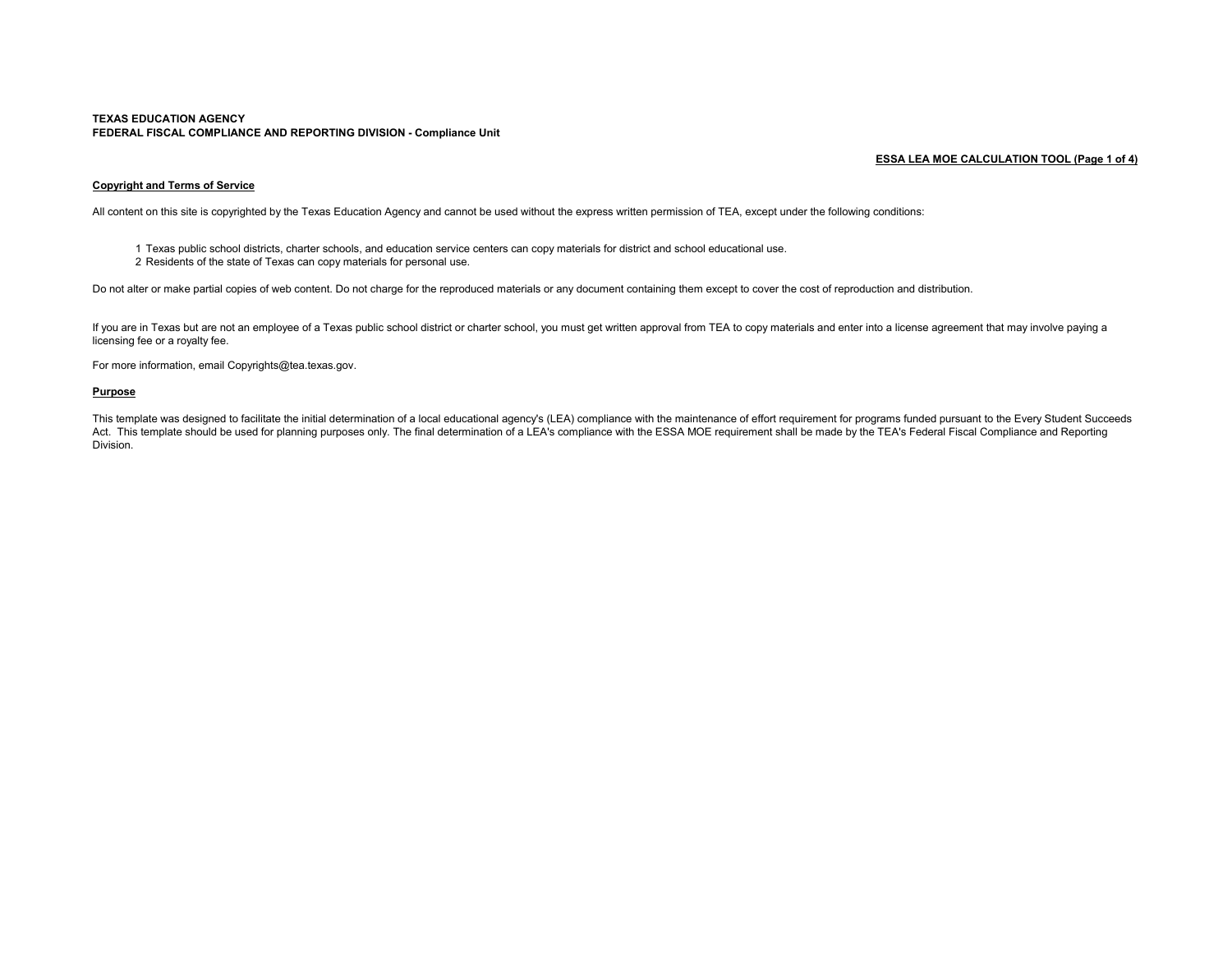## **Authority ESSA LEA MOE CALCULATION TOOL (Page 2 of 4)**

Every Student Succeeds Act, Sections 1118(a) and 8521 Title 34 of the Code of Federal Regulations (34 CFR) 299.5

#### **Notes to User**

You may enter information in the yellow highlighted columns and rows discussed in the steps below. The amounts for lines 15, 17, 19, 21, and 22 are automatically calculated. Note: this calculation tool works only if there is no gap between comparison year and determination year.

#### **Methodology**

[a] Using the LEA's financial accounting records, sum the amounts expended for the function codes noted in the table below for fund code 199 (General Fund) (for charter schools, net asset codes 199 and 420) and object codes under 6100, 6200, 6300 and 6400.

Enter these amounts on lines 01 through 14 on the table below.

Note that the amounts should be those reported (or comparable to those reported) in TSDS PEIMS Record 032, District Finance Data - Actual.

[b] Using the LEA's student enrollment and attendance records, determine the LEA's enrollment, membership and refined average daily attendance. Enter the applicable amounts on lines 16, 18 and 20.

Refer pages 2-3 of 12 of the ESSA LEA MOE Guidance Handbook for data sources for Line 16 (RADA), Line 18 (Membership), and Line 20 (Enrollment).

### **Contact**

For assistance with the use of this template, please contact the Federal Fiscal Compliance and Reporting Division, at (512) 463-9127 or Compliance@tea.texas.gov.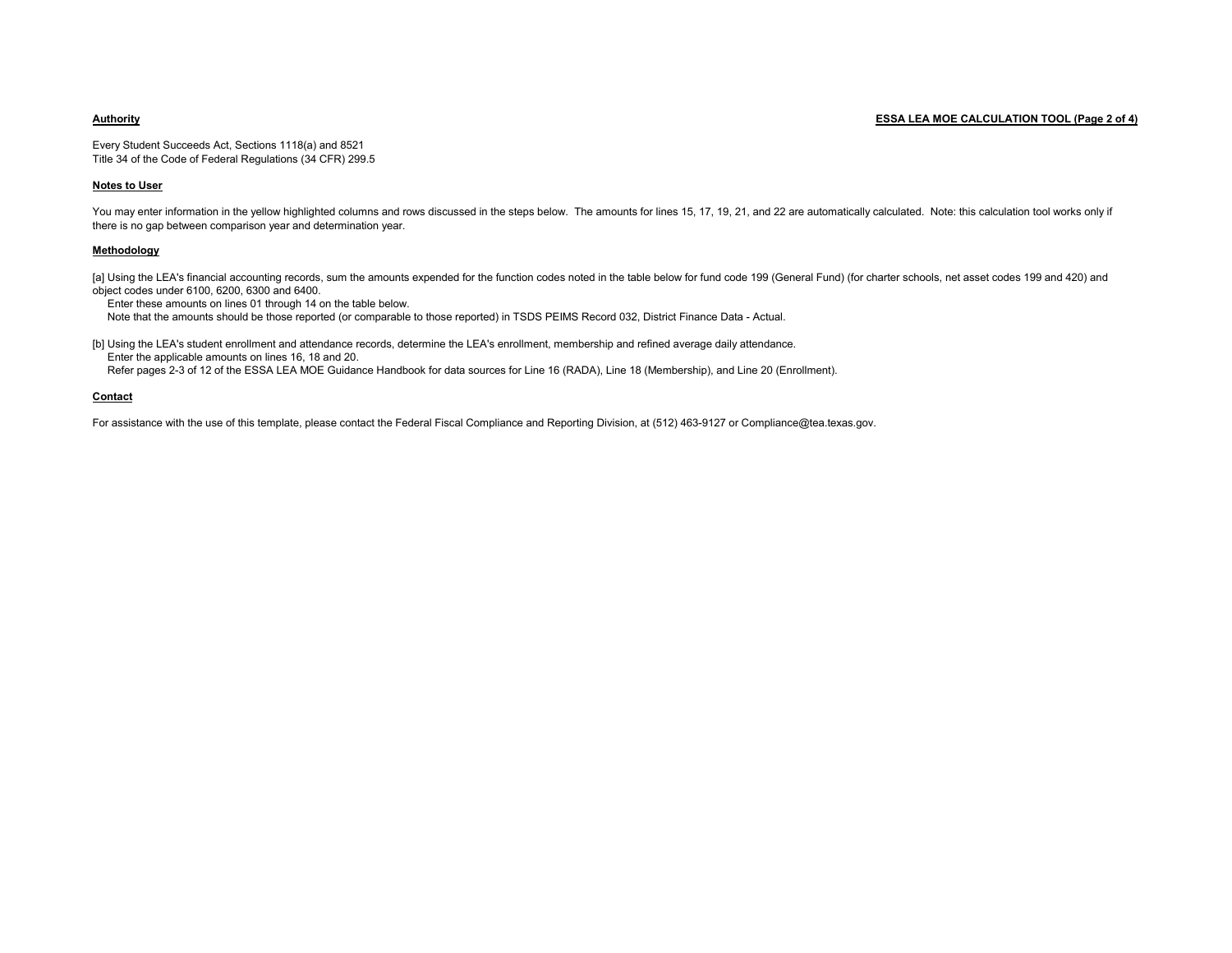**ESSA LEA MOE CALCULATION TOOL (Page 3 of 4)**

| Region | <b>CDN</b> | <b>LEA Name</b> | <b>Status</b> |        |
|--------|------------|-----------------|---------------|--------|
|        |            |                 | _IAN'         | 0.000% |

|          |                         |                                                                | State and Local          | Minimum                   |                                  | <b>Difference between</b>                     | Fiscal Year in |
|----------|-------------------------|----------------------------------------------------------------|--------------------------|---------------------------|----------------------------------|-----------------------------------------------|----------------|
| Line No. | <b>Function</b><br>Code | <b>Function Code Description</b>                               | <b>Expenditures</b>      | <b>Expenditures in</b>    | <b>State and Local</b>           | projected determination   Which Allocation is |                |
|          |                         |                                                                | <b>During Applicable</b> | <b>Determination Year</b> | <b>Expenditures</b>              | year expenditures and Potentially Reduced     |                |
|          |                         |                                                                | Compliant                | (90% of                   | During                           | minimum needed to be                          | if LEA Non-    |
|          |                         |                                                                | <b>Comparison Year</b>   | <b>Comparison Year)</b>   | <b>Determination Year</b>        | compliant                                     | Compliant      |
| 01       | 11                      | Instruction                                                    | $\sim$                   |                           |                                  |                                               |                |
| 02       | 12                      | Instructional Resources and Media Services                     | $\overline{\phantom{a}}$ |                           | $\overline{\phantom{a}}$         |                                               |                |
| 03       | 13                      | Curriculum and Instructional Staff Development                 | $\overline{\phantom{a}}$ |                           | $\overline{\phantom{a}}$         |                                               |                |
| 04       | 21                      | Instructional Leadership                                       | $\blacksquare$           |                           | $\overline{\phantom{a}}$         |                                               |                |
| 05       | 23                      | School Leadership                                              | $\overline{\phantom{a}}$ |                           | $\overline{\phantom{a}}$         |                                               |                |
| 06       | 31                      | Guidance and Counseling Service                                | $\overline{\phantom{a}}$ |                           | ٠                                |                                               |                |
| 07       | 32                      | Social Work Services                                           | $\blacksquare$           |                           | $\overline{\phantom{0}}$         |                                               |                |
| 08       | 33                      | <b>Health Services</b>                                         | $\overline{\phantom{a}}$ |                           | $\overline{\phantom{a}}$         |                                               |                |
| 09       | 34                      | Student (Pupil) Transportation                                 | $\blacksquare$           |                           | $\overline{\phantom{a}}$         |                                               |                |
| 10       | 35                      | Food Services (Deficit Only)                                   | $\overline{\phantom{a}}$ |                           | $\overline{\phantom{0}}$         |                                               |                |
| 11       | 36                      | Cocurricular/Extracurricular Activities (Deficit Only)         | $\blacksquare$           |                           | $\overline{\phantom{a}}$         |                                               |                |
| 12       | 41                      | <b>General Administration</b>                                  | $\blacksquare$           |                           | $\overline{\phantom{a}}$         |                                               |                |
| 13       | 51                      | Plant Maintenance and Operations                               | $\overline{\phantom{a}}$ |                           | $\overline{\phantom{a}}$         |                                               |                |
| 14       | 53                      | Data Processing Services                                       | $\overline{\phantom{a}}$ |                           | $\overline{\phantom{a}}$         |                                               |                |
| 15       |                         | Total Operating Expenditures (Add 01 - 14)                     |                          | \$                        |                                  | £<br>۰                                        | $0.000\%$      |
| 16       |                         | Refined Average Daily Attendance (RADA)                        |                          |                           |                                  |                                               |                |
| 17       |                         | Total Operating Expenditures per Pupil (Refined ADA) (15 ÷ 16) | ٠                        | \$                        | - \$                             | \$                                            | $0.000\%$      |
| 18       |                         | Membership                                                     |                          |                           |                                  |                                               |                |
| 19       |                         | Total Operating Expenditures per Pupil (Membership) (15 ÷ 18)  | \$<br>٠                  | \$                        | -\$                              | -\$<br>-                                      | $0.000\%$      |
| 20       |                         | Enrollment                                                     |                          |                           |                                  |                                               |                |
| 21       |                         | Total Operating Expenditures per Pupil (Enrollment) (15 ÷ 20)  | ۰                        | \$                        | - \$<br>$\overline{\phantom{a}}$ | -\$                                           | $0.000\%$      |
| 22       |                         | Adjustment to ESEA Entitlements (Refer to Note C below.)       |                          |                           |                                  |                                               | $0.000\%$      |